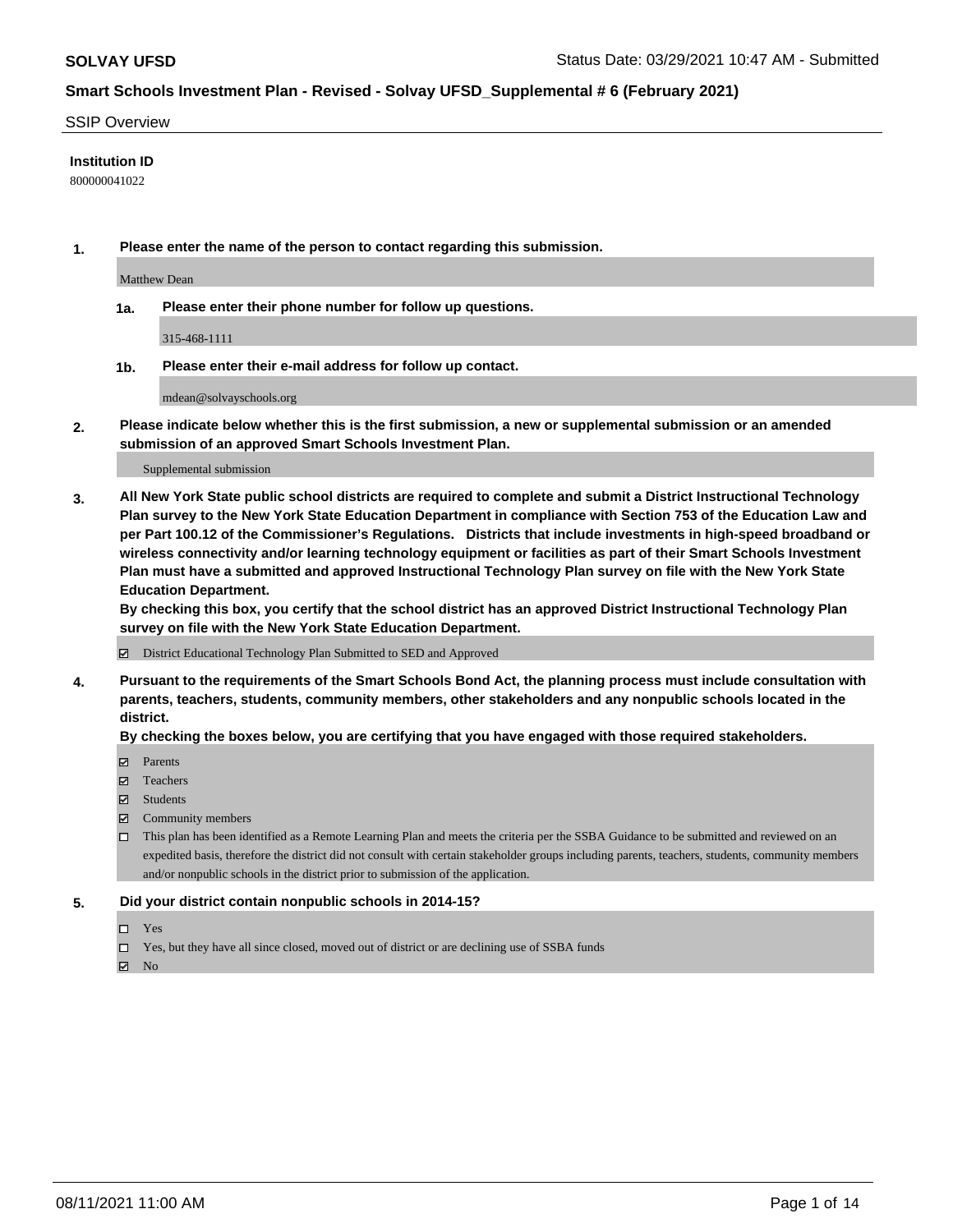### SSIP Overview

**6. Certify that the following required steps have taken place by checking the boxes below:**

- The district developed and the school board approved a preliminary Smart Schools Investment Plan.
- The preliminary plan was posted on the district website for at least 30 days. The district included an address to which any written comments on the plan should be sent.
- $\boxtimes$  The school board conducted a hearing that enabled stakeholders to respond to the preliminary plan. This hearing may have occured as part of a normal Board meeting, but adequate notice of the event must have been provided through local media and the district website for at least two weeks prior to the meeting.
- The district prepared a final plan for school board approval and such plan has been approved by the school board.
- $\boxtimes$  The final proposed plan that has been submitted has been posted on the district's website.
- This Plan has been identified as a Remote Learning Plan and meets the criteria per the SSBA Guidance to be submitted and reviewed on an expedited basis, therefore this plan has not met certain stakeholder engagement requirements including, consulting with nonpublic schools in advance of plan submission, having the school board conduct a hearing on the plan and/or posting the plan to the district website for a minimum of 30 days. This district will post the Remote Learning Plan to the district's website upon submission of the application.
- **6a. Please upload the proposed Smart Schools Investment Plan (SSIP) that was posted on the district's website, along with any supporting materials. Note that this should be different than your recently submitted Educational Technology Survey. The Final SSIP, as approved by the School Board, should also be posted on the website and remain there during the course of the projects contained therein.**

Solvay Technology Integration Plan FINAL.pdf Solvay SSBA Presentation FINAL.pdf

**6b. Enter the webpage address where the final Smart Schools Investment Plan is posted. The Plan should remain posted for the life of the included projects.**

http://www.solvayschools.org/districtpage.cfm?pageid=342

**7. Please enter an estimate of the total number of students and staff that will benefit from this Smart Schools Investment Plan based on the cumulative projects submitted to date.**

1,700

**8. An LEA/School District may partner with one or more other LEA/School Districts to form a consortium to pool Smart Schools Bond Act funds for a project that meets all other Smart School Bond Act requirements. Each school district participating in the consortium will need to file an approved Smart Schools Investment Plan for the project and submit a signed Memorandum of Understanding that sets forth the details of the consortium including the roles of each respective district.**

 $\Box$  The district plans to participate in a consortium to partner with other school district(s) to implement a Smart Schools project.

**9. Please enter the name and 6-digit SED Code for each LEA/School District participating in the Consortium.**

| <b>Partner LEA/District</b> | <b>ISED BEDS Code</b> |
|-----------------------------|-----------------------|
| (No Response)               | (No Response)         |

**10. Please upload a signed Memorandum of Understanding with all of the participating Consortium partners.**

(No Response)

**11. Your district's Smart Schools Bond Act Allocation is:**

\$1,132,813

**12. Final 2014-15 BEDS Enrollment to calculate Nonpublic Sharing Requirement**

|            | <b>Public Enrollment</b> | Nonpublic Enrollment | Total Enrollment | Nonpublic Percentage |
|------------|--------------------------|----------------------|------------------|----------------------|
| Enrollment | .461                     |                      | 1.461.00         | 0.00                 |

**13. This table compares each category budget total, as entered in that category's page, to the total expenditures listed**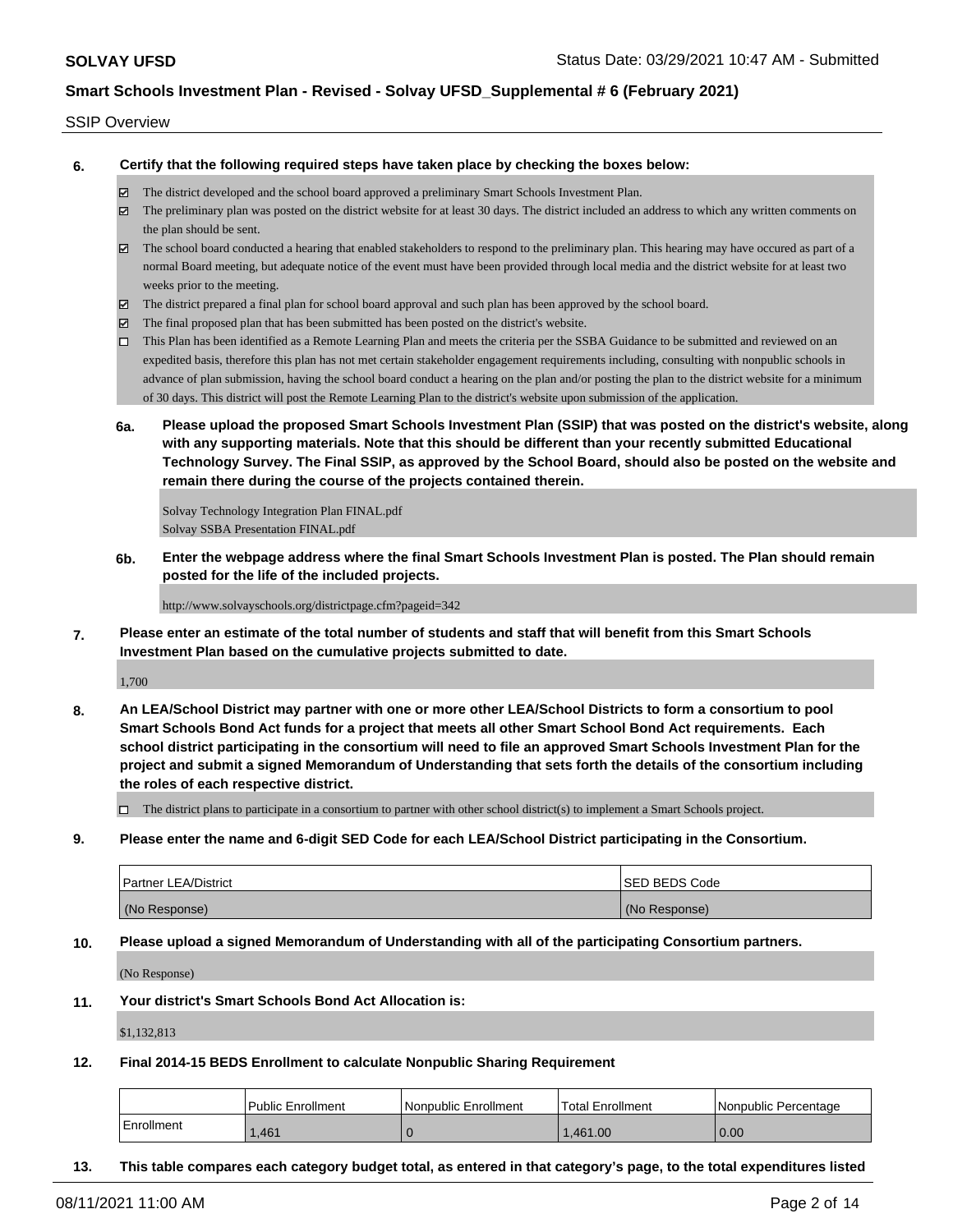SSIP Overview

## **in the category's expenditure table. Any discrepancies between the two must be resolved before submission.**

|                                                 | Sub-Allocations | <b>Expenditure Totals</b> | Difference |
|-------------------------------------------------|-----------------|---------------------------|------------|
| <b>School Connectivity</b>                      | 0.00            | 0.00                      | 0.00       |
| <b>Connectivity Projects for</b><br>Communities | 0.00            | 0.00                      | 0.00       |
| <b>Classroom Technology</b>                     | 107,600.00      | 107,600.00                | 0.00       |
| Pre-Kindergarten Classrooms                     | 0.00            | 0.00                      | 0.00       |
| Replace Transportable<br><b>Classrooms</b>      | 0.00            | 0.00                      | 0.00       |
| <b>High-Tech Security Features</b>              | 0.00            | 0.00                      | 0.00       |
| Nonpublic Loan                                  | 0.00            | 0.00                      | 0.00       |
| Totals:                                         | 107,600         | 107,600                   | 0          |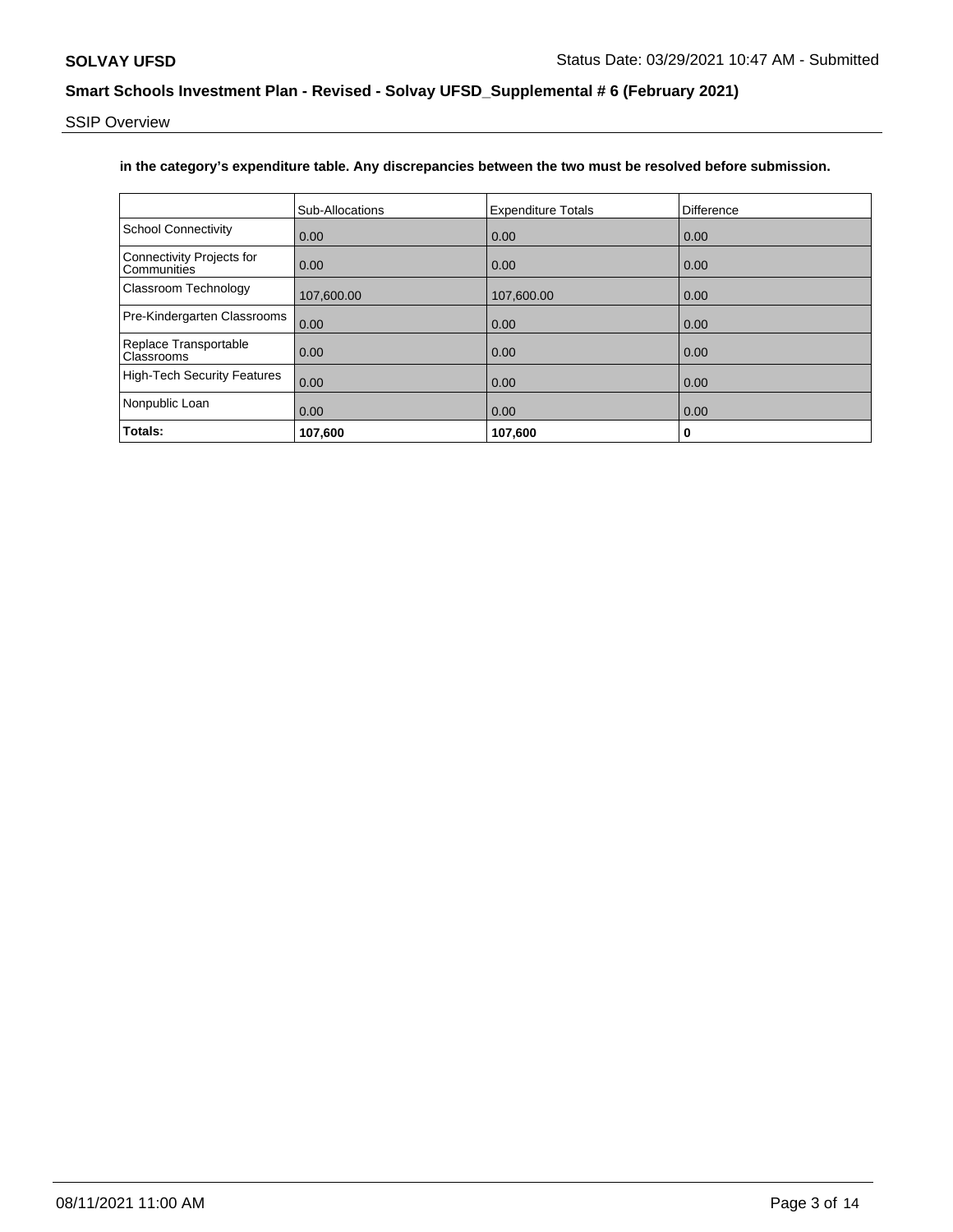School Connectivity

- **1. In order for students and faculty to receive the maximum benefit from the technology made available under the Smart Schools Bond Act, their school buildings must possess sufficient connectivity infrastructure to ensure that devices can be used during the school day. Smart Schools Investment Plans must demonstrate that:**
	- **• sufficient infrastructure that meets the Federal Communications Commission's 100 Mbps per 1,000 students standard currently exists in the buildings where new devices will be deployed, or**
	- **• is a planned use of a portion of Smart Schools Bond Act funds, or**
	- **• is under development through another funding source.**

**Smart Schools Bond Act funds used for technology infrastructure or classroom technology investments must increase the number of school buildings that meet or exceed the minimum speed standard of 100 Mbps per 1,000 students and staff within 12 months. This standard may be met on either a contracted 24/7 firm service or a "burstable" capability. If the standard is met under the burstable criteria, it must be:**

**1. Specifically codified in a service contract with a provider, and**

**2. Guaranteed to be available to all students and devices as needed, particularly during periods of high demand, such as computer-based testing (CBT) periods.**

**Please describe how your district already meets or is planning to meet this standard within 12 months of plan submission.**

(No Response)

**1a. If a district believes that it will be impossible to meet this standard within 12 months, it may apply for a waiver of this requirement, as described on the Smart Schools website. The waiver must be filed and approved by SED prior to submitting this survey.**

 $\Box$  By checking this box, you are certifying that the school district has an approved waiver of this requirement on file with the New York State Education Department.

**2. Connectivity Speed Calculator (Required). If the district currently meets the required speed, enter "Currently Met" in the last box: Expected Date When Required Speed Will be Met.**

|                  | l Number of     | Required Speed | Current Speed in | Expected Speed  | Expected Date                           |
|------------------|-----------------|----------------|------------------|-----------------|-----------------------------------------|
|                  | <b>Students</b> | In Mbps        | l Mbps           | to be Attained  | When Required                           |
|                  |                 |                |                  |                 | l Within 12 Months ISpeed Will be Met l |
| Calculated Speed | (No Response)   | 0.00           | (No Response)    | l (No Response) | l (No Response)                         |

**3. Describe how you intend to use Smart Schools Bond Act funds for high-speed broadband and/or wireless connectivity projects in school buildings.**

(No Response)

**4. Describe the linkage between the district's District Instructional Technology Plan and how the proposed projects will improve teaching and learning. (There should be a link between your response to this question and your responses to Question 1 in Section IV - NYSED Initiatives Alignment: "Explain how the district use of instructional technology will serve as a part of a comprehensive and sustained effort to support rigorous academic standards attainment and performance improvement for students."** 

**Your answer should also align with your answers to the questions in Section II - Strategic Technology Planning and the associated Action Steps in Section III - Action Plan.)**

(No Response)

**5. If the district wishes to have students and staff access the Internet from wireless devices within the school building, or in close proximity to it, it must first ensure that it has a robust Wi-Fi network in place that has sufficient bandwidth to meet user demand.**

**Please describe how you have quantified this demand and how you plan to meet this demand.**

(No Response)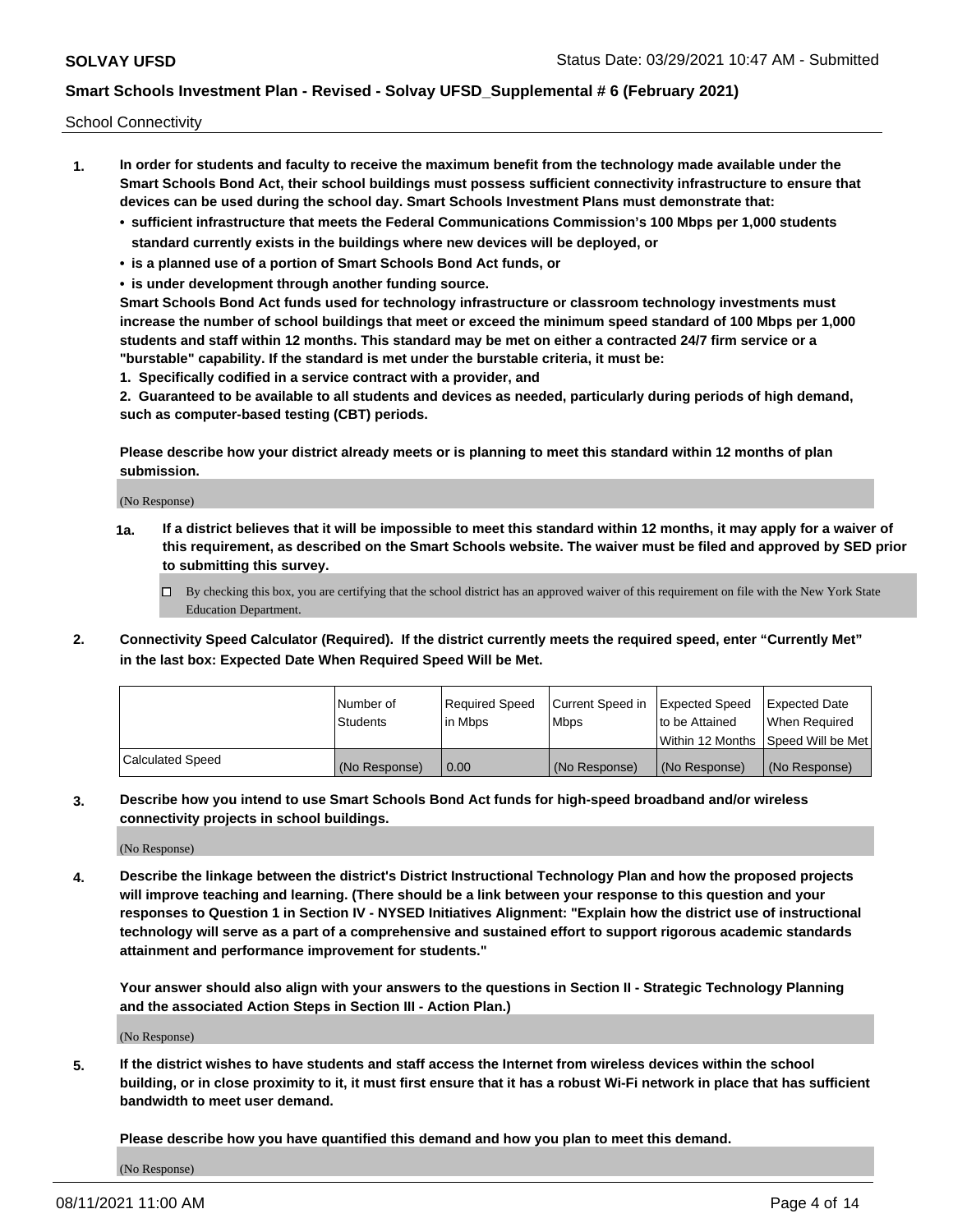School Connectivity

**6. Smart Schools plans with any expenditures in the School Connectivity category require a project number from the Office of Facilities Planning. Districts must submit an SSBA LOI and receive project numbers prior to submitting the SSIP. As indicated on the LOI, some projects may be eligible for a streamlined review and will not require a building permit.**

**Please indicate on a separate row each project number given to you by the Office of Facilities Planning.**

| Project Number |  |
|----------------|--|
| (No Response)  |  |

**7. Certain high-tech security and connectivity infrastructure projects may be eligible for an expedited review process as determined by the Office of Facilities Planning.**

### **Was your project deemed eligible for streamlined review?**

(No Response)

### **8. Include the name and license number of the architect or engineer of record.**

| Name          | License Number |
|---------------|----------------|
| (No Response) | (No Response)  |

### **9. Public Expenditures – Loanable (Counts toward the nonpublic loan calculation)**

| Select the allowable expenditure type.<br>Repeat to add another item under each type. | <b>PUBLIC</b> Items to be<br>l Purchased | Quantity           | Cost Per Item    | <b>Total Cost</b> |
|---------------------------------------------------------------------------------------|------------------------------------------|--------------------|------------------|-------------------|
| (No Response)                                                                         | (No Response)                            | l (No<br>Response) | (No<br>Response) | $\overline{0.00}$ |
|                                                                                       |                                          | 0                  | 0.00             |                   |

## **10. Public Expenditures – Non-Loanable (Does not count toward nonpublic loan calculation)**

| Select the allowable expenditure<br>type.<br>Repeat to add another item under<br>each type. | <b>PUBLIC</b> Items to be purchased | Quantity      | Cost per Item | <b>Total Cost</b> |
|---------------------------------------------------------------------------------------------|-------------------------------------|---------------|---------------|-------------------|
| (No Response)                                                                               | (No Response)                       | (No Response) | (No Response) | 0.00              |
|                                                                                             |                                     |               | 0.00          |                   |

#### **11. Final 2014-15 BEDS Enrollment to calculate Nonpublic Sharing Requirement (no changes allowed.)**

|            | Public Enrollment | Nonpublic Enrollment | 'Total Enrollment | l Nonpublic Percentage |
|------------|-------------------|----------------------|-------------------|------------------------|
| Enrollment | .461              |                      | .461.00           | 0.00                   |

### **12. Total Public Budget - Loanable (Counts toward the nonpublic loan calculation)**

|                                               | Public Allocations | <b>Estimated Nonpublic Loan</b><br>Amount | Estimated Total Sub-Allocations |
|-----------------------------------------------|--------------------|-------------------------------------------|---------------------------------|
| Network/Access Costs                          | (No Response)      | 0.00                                      | 0.00                            |
| School Internal Connections and<br>Components | (No Response)      | 0.00                                      | 0.00                            |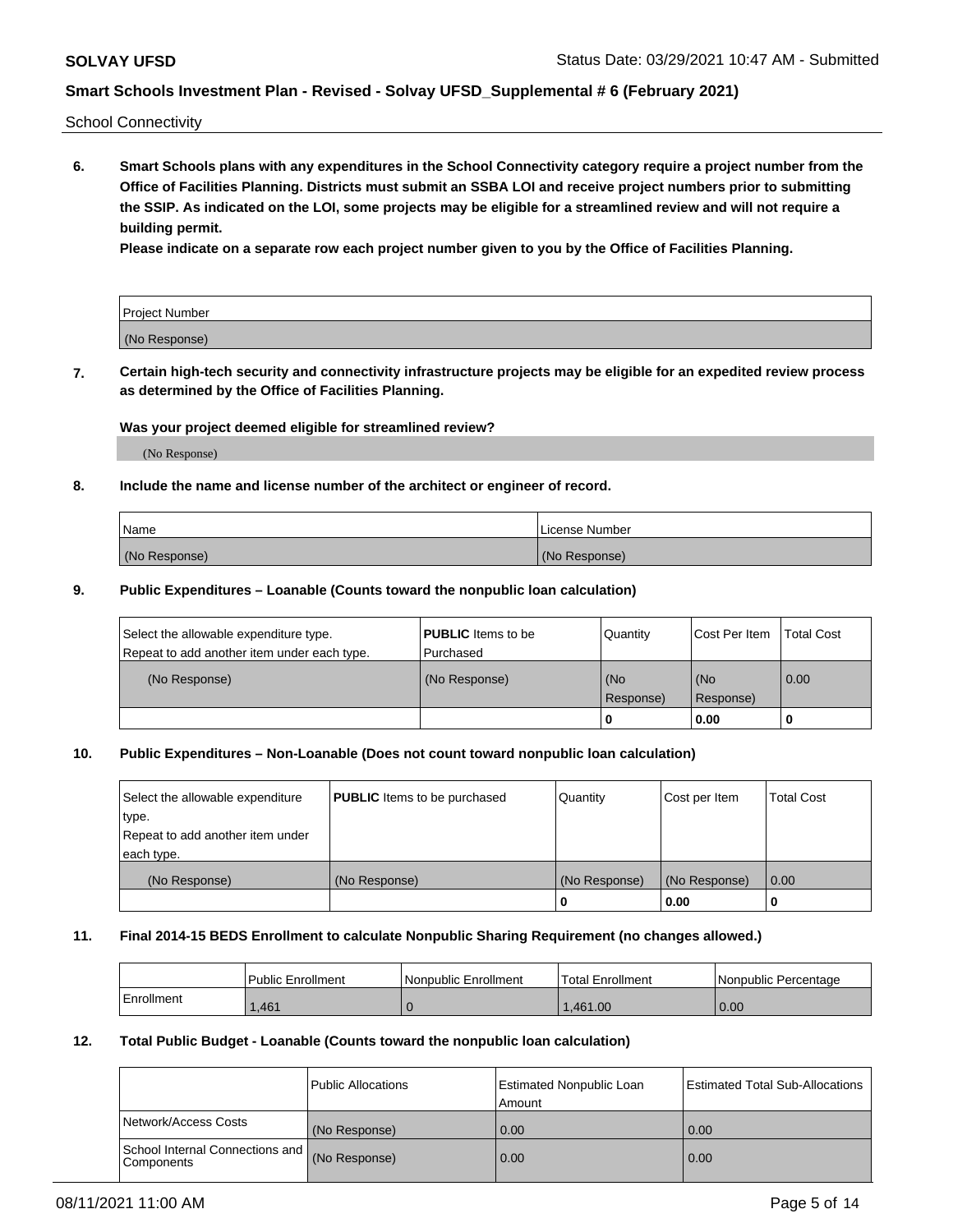School Connectivity

|              | Public Allocations | <b>Estimated Nonpublic Loan</b><br>Amount | <b>Estimated Total Sub-Allocations</b> |
|--------------|--------------------|-------------------------------------------|----------------------------------------|
| <b>Other</b> | (No Response)      | 0.00                                      | 0.00                                   |
| Totals:      | 0.00               |                                           | 0                                      |

# **13. Total Public Budget – Non-Loanable (Does not count toward the nonpublic loan calculation)**

|                                                   | Sub-<br>Allocation |
|---------------------------------------------------|--------------------|
|                                                   |                    |
| Network/Access Costs                              | (No Response)      |
| <b>Outside Plant Costs</b>                        | (No Response)      |
| <b>School Internal Connections and Components</b> | (No Response)      |
| Professional Services                             | (No Response)      |
| Testing                                           | (No Response)      |
| <b>Other Upfront Costs</b>                        | (No Response)      |
| <b>Other Costs</b>                                | (No Response)      |
| <b>Totals:</b>                                    | 0.00               |

# **14. School Connectivity Totals**

|                          | Total Sub-Allocations |
|--------------------------|-----------------------|
| Total Loanable Items     | 0.00                  |
| Total Non-Ioanable Items | 0.00                  |
| Totals:                  | 0                     |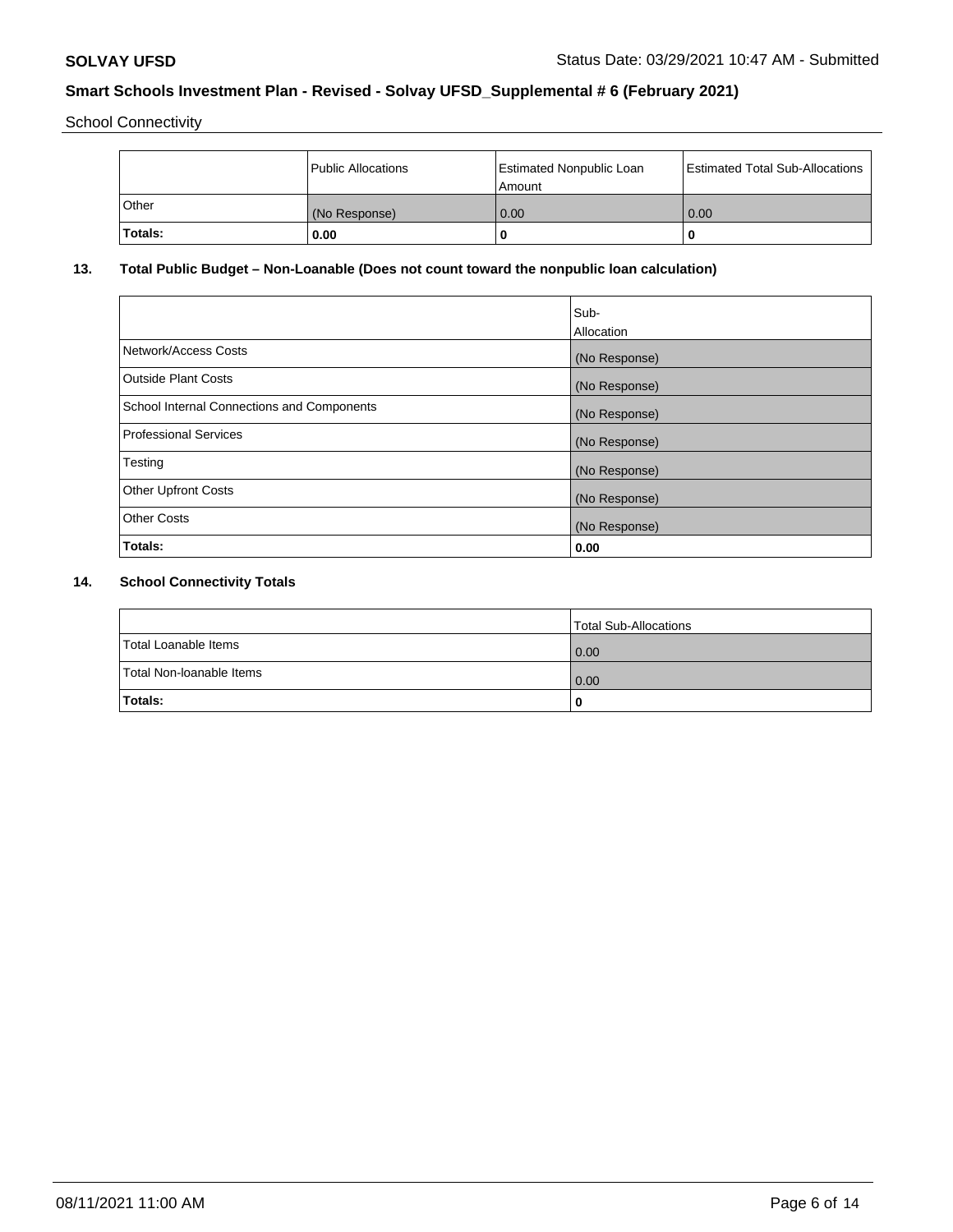Community Connectivity (Broadband and Wireless)

**1. Describe how you intend to use Smart Schools Bond Act funds for high-speed broadband and/or wireless connectivity projects in the community.**

(No Response)

**2. Please describe how the proposed project(s) will promote student achievement and increase student and/or staff access to the Internet in a manner that enhances student learning and/or instruction outside of the school day and/or school building.**

(No Response)

**3. Community connectivity projects must comply with all the necessary local building codes and regulations (building and related permits are not required prior to plan submission).**

 $\Box$  I certify that we will comply with all the necessary local building codes and regulations.

**4. Please describe the physical location of the proposed investment.**

(No Response)

**5. Please provide the initial list of partners participating in the Community Connectivity Broadband Project, along with their Federal Tax Identification (Employer Identification) number.**

| <b>Project Partners</b> | l Federal ID # |
|-------------------------|----------------|
| (No Response)           | (No Response)  |

**6. Please detail the type, quantity, per unit cost and total cost of the eligible items under each sub-category.**

| Select the allowable expenditure | Item to be purchased | Quantity      | Cost per Item | <b>Total Cost</b> |
|----------------------------------|----------------------|---------------|---------------|-------------------|
| type.                            |                      |               |               |                   |
| Repeat to add another item under |                      |               |               |                   |
| each type.                       |                      |               |               |                   |
| (No Response)                    | (No Response)        | (No Response) | (No Response) | 0.00              |
|                                  |                      | U             | 0.00          | -0                |

**7. If you are submitting an allocation for Community Connectivity, complete this table.**

**Note that the calculated Total at the bottom of the table must equal the Total allocation for this category that you entered in the SSIP Overview overall budget.**

|                                    | Sub-Allocation |
|------------------------------------|----------------|
| Network/Access Costs               | (No Response)  |
| Outside Plant Costs                | (No Response)  |
| <b>Tower Costs</b>                 | (No Response)  |
| <b>Customer Premises Equipment</b> | (No Response)  |
| <b>Professional Services</b>       | (No Response)  |
| Testing                            | (No Response)  |
| <b>Other Upfront Costs</b>         | (No Response)  |
| <b>Other Costs</b>                 | (No Response)  |
| Totals:                            | 0.00           |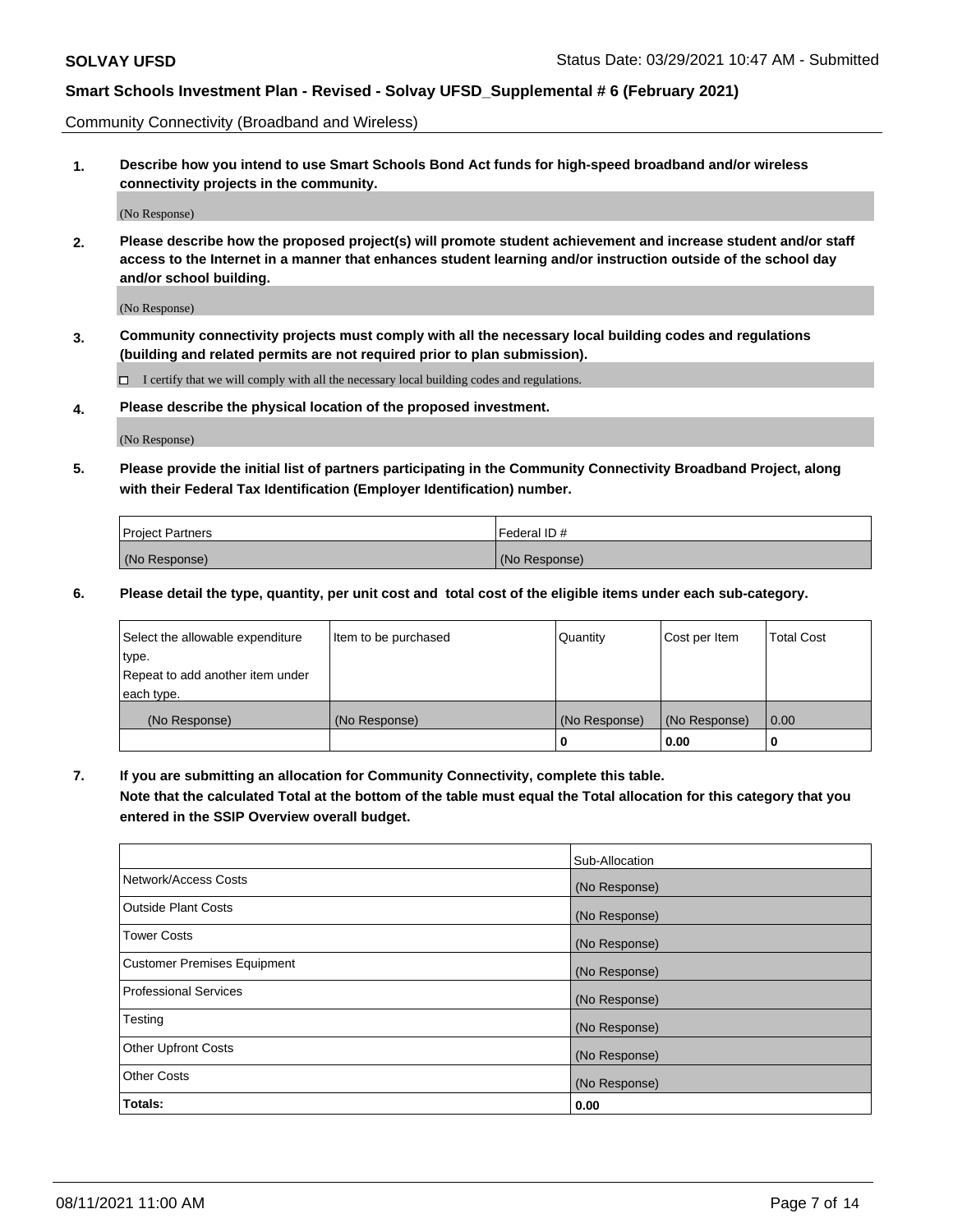### Classroom Learning Technology

**1. In order for students and faculty to receive the maximum benefit from the technology made available under the Smart Schools Bond Act, their school buildings must possess sufficient connectivity infrastructure to ensure that devices can be used during the school day. Smart Schools Investment Plans must demonstrate that sufficient infrastructure that meets the Federal Communications Commission's 100 Mbps per 1,000 students standard currently exists in the buildings where new devices will be deployed, or is a planned use of a portion of Smart Schools Bond Act funds, or is under development through another funding source. Smart Schools Bond Act funds used for technology infrastructure or classroom technology investments must increase the number of school buildings that meet or exceed the minimum speed standard of 100 Mbps per 1,000 students and staff within 12 months. This standard may be met on either a contracted 24/7 firm service or a "burstable" capability. If the standard is met under the burstable criteria, it must be:**

**1. Specifically codified in a service contract with a provider, and**

**2. Guaranteed to be available to all students and devices as needed, particularly during periods of high demand, such as computer-based testing (CBT) periods.**

**Please describe how your district already meets or is planning to meet this standard within 12 months of plan submission.**

The district is supplied unlimited bandwidth as part of the WAN contract through CNYRIC and OCM BOCES.

- **1a. If a district believes that it will be impossible to meet this standard within 12 months, it may apply for a waiver of this requirement, as described on the Smart Schools website. The waiver must be filed and approved by SED prior to submitting this survey.**
	- By checking this box, you are certifying that the school district has an approved waiver of this requirement on file with the New York State Education Department.
- **2. Connectivity Speed Calculator (Required). If the district currently meets the required speed, enter "Currently Met" in the last box: Expected Date When Required Speed Will be Met.**

|                         | l Number of     | Required Speed | Current Speed in | <b>Expected Speed</b> | <b>Expected Date</b>                    |
|-------------------------|-----------------|----------------|------------------|-----------------------|-----------------------------------------|
|                         | <b>Students</b> | l in Mbps      | <b>Mbps</b>      | to be Attained        | When Required                           |
|                         |                 |                |                  |                       | l Within 12 Months ISpeed Will be Met l |
| <b>Calculated Speed</b> | 1.461           | 146.10         | 900              | 1GB                   | <b>Already Met</b>                      |

**3. If the district wishes to have students and staff access the Internet from wireless devices within the school building, or in close proximity to it, it must first ensure that it has a robust Wi-Fi network in place that has sufficient bandwidth to meet user demand.**

**Please describe how you have quantified this demand and how you plan to meet this demand.**

The district has done a thorough walkthrough and testing of the location of wireless access points to provide complete coverage for the campus.

**4. All New York State public school districts are required to complete and submit an Instructional Technology Plan survey to the New York State Education Department in compliance with Section 753 of the Education Law and per Part 100.12 of the Commissioner's Regulations.**

**Districts that include educational technology purchases as part of their Smart Schools Investment Plan must have a submitted and approved Instructional Technology Plan survey on file with the New York State Education Department.**

- By checking this box, you are certifying that the school district has an approved Instructional Technology Plan survey on file with the New York State Education Department.
- **5. Describe the devices you intend to purchase and their compatibility with existing or planned platforms or systems. Specifically address the adequacy of each facility's electrical, HVAC and other infrastructure necessary to install and support the operation of the planned technology.**

The district plans to incorporated Chromebooks into our district. We already have quite a few, but as we work towards 1:1 the need for the devices increases. Conducted a walk-through with the superintendent of buildings and grounds to be certain that adding these devices will not put any stress on the power or HVAC systems.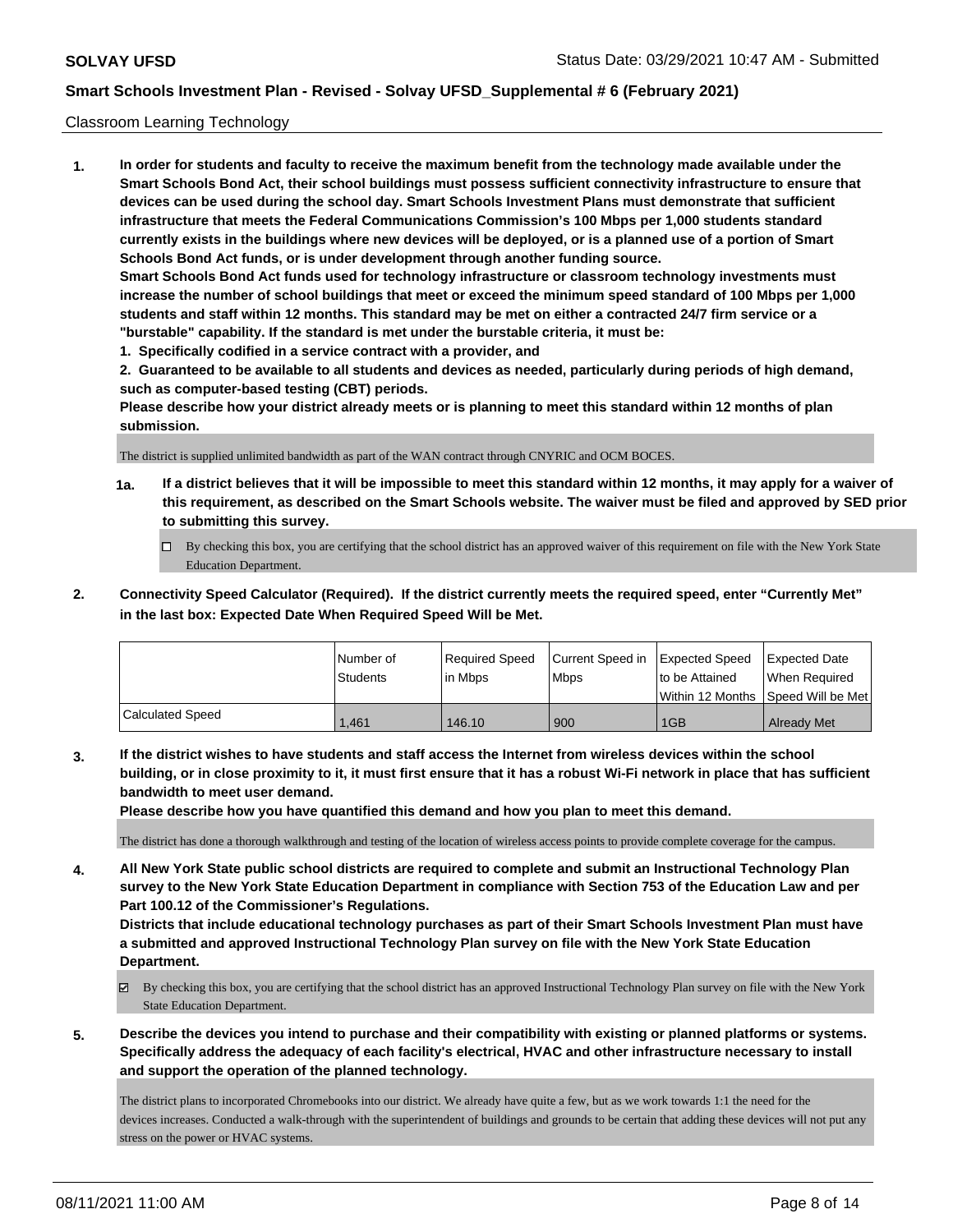### Classroom Learning Technology

- **6. Describe how the proposed technology purchases will:**
	- **> enhance differentiated instruction;**
	- **> expand student learning inside and outside the classroom;**
	- **> benefit students with disabilities and English language learners; and**
	- **> contribute to the reduction of other learning gaps that have been identified within the district.**

**The expectation is that districts will place a priority on addressing the needs of students who struggle to succeed in a rigorous curriculum. Responses in this section should specifically address this concern and align with the district's Instructional Technology Plan (in particular Question 2 of E. Curriculum and Instruction: "Does the district's instructional technology plan address the needs of students with disabilities to ensure equitable access to instruction, materials and assessments?" and Question 3 of the same section: "Does the district's instructional technology plan address the provision of assistive technology specifically for students with disabilities to ensure access to and participation in the general curriculum?")**

**In addition, describe how the district ensures equitable access to instruction, materials and assessments and participation in the general curriculum for both SWD and English Language Learners/Multilingual Learners (ELL/MLL) students.**

**Please note: If this plan has been identified as a Remote Learning Plan to be submitted and reviewed on an expedited basis, the district should explain how this plan will facilitate remote and hybrid learning, in lieu of responding to the question above.**

The ultimate goal of the district is to be completely 1:1. Using the SSBA we will be able to purchase a device for each student and build a replacement refresh cycle that will keep the technology up to date. Utilizing the power of Google Apps for Education, Google Classroom, and many other online resources the districts aims to promote learning well beyond the normal school day. Students will be able to work at their own pace and ask for help when needed out side of the normal class hours, thus extending the learning time.

 The district has a large population of English Language Learners. We have been using many apps that are available in Google Play. For example, we use speech to text apps, as well as a line reader which aides in the correct pronunciation of English words. Students and parents have really embraced the use of the technology. It allows the students to learn at their own pace, with the benefit to review the content with the assistance of the apps and is available wherever there is a Internet connection.

 For the Special Education students in the district, teachers can utilize all of the apps above as well as many others. Depending on what is on the student's IEP, the teacher could find almost any app to assist in creating differentiated instruction. For example, the student could use pictures to communicate with peers and teachers. Leveraging this vast supply of apps and ability to have the technology right at the student's figures could level the playing field for all GenEd and SpecEd students. Similar to ELL, teachers will be able to create lessons that will allow students with disabilities or ELL to learn at their own pace.

 A student on an IEP or an ELL may be hesitant to participate in class due to fear of being wrong or being made fun of if they are not a good public speaker. Using a Chromebook & iPads with Google Classroom that same student is able to participate and collaborate with their classmates without those same fears. If we are able to purchase the new Chromebooks & iPads we will be able to reach more students with the assistance of technology who have the desire to learn.

**7. Where appropriate, describe how the proposed technology purchases will enhance ongoing communication with parents and other stakeholders and help the district facilitate technology-based regional partnerships, including distance learning and other efforts.**

The district will continue to use high tech ways of communicating with student/parents/faculty/staff. Moreover, teachers using Google classroom or other Classroom Management Systems (CMS or LMS) to communicate with parents/students online and thus improve communication.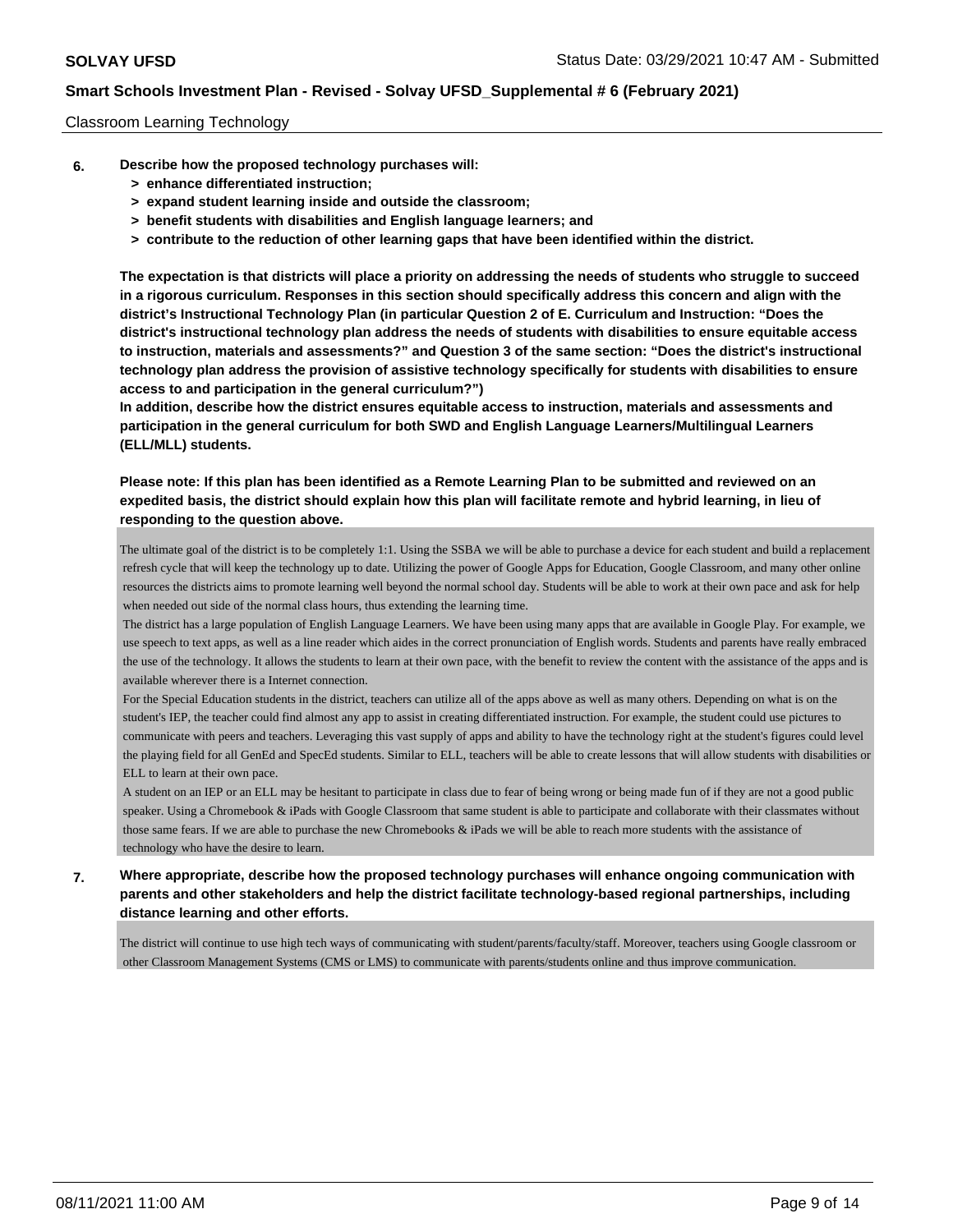#### Classroom Learning Technology

**8. Describe the district's plan to provide professional development to ensure that administrators, teachers and staff can employ the technology purchased to enhance instruction successfully.**

**Note: This response should be aligned and expanded upon in accordance with your district's response to Question 1 of F. Professional Development of your Instructional Technology Plan: "Please provide a summary of professional development offered to teachers and staff, for the time period covered by this plan, to support technology to enhance teaching and learning. Please include topics, audience and method of delivery within your summary."**

**Please note: If this plan has been identified as a Remote Learning Plan to be submitted and reviewed on an expedited basis, the district should provide a statement confirming that the district has provided or will provide professional development on these devices to its staff, in lieu of responding to the question above.**

The district has set up Google Apps for Education training session over the summer that each teacher will be required to participate in. The district will utilize Model School COSER through OCM BOCES to provide trainers for Chromboooks and management of Google Classroom. Furthermore, the district has signed up with OCM BOCES to bring in Technology Integration Specialist who will be working with teachers oneonone

to train them on how to use the technology effectively.

The district will continue to provide staff development days as well as release time for technology-related courses and pieces of training.

- **9. Districts must contact one of the SUNY/CUNY teacher preparation programs listed on the document on the left side of the page that supplies the largest number of the district's new teachers to request advice on innovative uses and best practices at the intersection of pedagogy and educational technology.**
	- By checking this box, you certify that you have contacted the SUNY/CUNY teacher preparation program that supplies the largest number of your new teachers to request advice on these issues.
	- **9a. Please enter the name of the SUNY or CUNY Institution that you contacted.**

SUNY Oswego

**9b. Enter the primary Institution phone number.**

#### 315-312-2102

**9c. Enter the name of the contact person with whom you consulted and/or will be collaborating with on innovative uses of technology and best practices.**

Dr. Pam Micahel

**10. To ensure the sustainability of technology purchases made with Smart Schools funds, districts must demonstrate a long-term plan to maintain and replace technology purchases supported by Smart Schools Bond Act funds. This sustainability plan shall demonstrate a district's capacity to support recurring costs of use that are ineligible for Smart Schools Bond Act funding such as device maintenance, technical support, Internet and wireless fees, maintenance of hotspots, staff professional development, building maintenance and the replacement of incidental items. Further, such a sustainability plan shall include a long-term plan for the replacement of purchased devices and equipment at the end of their useful life with other funding sources.**

 $\boxtimes$  By checking this box, you certify that the district has a sustainability plan as described above.

**11. Districts must ensure that devices purchased with Smart Schools Bond funds will be distributed, prepared for use, maintained and supported appropriately. Districts must maintain detailed device inventories in accordance with generally accepted accounting principles.**

By checking this box, you certify that the district has a distribution and inventory management plan and system in place.

**12. Please detail the type, quantity, per unit cost and total cost of the eligible items under each sub-category.**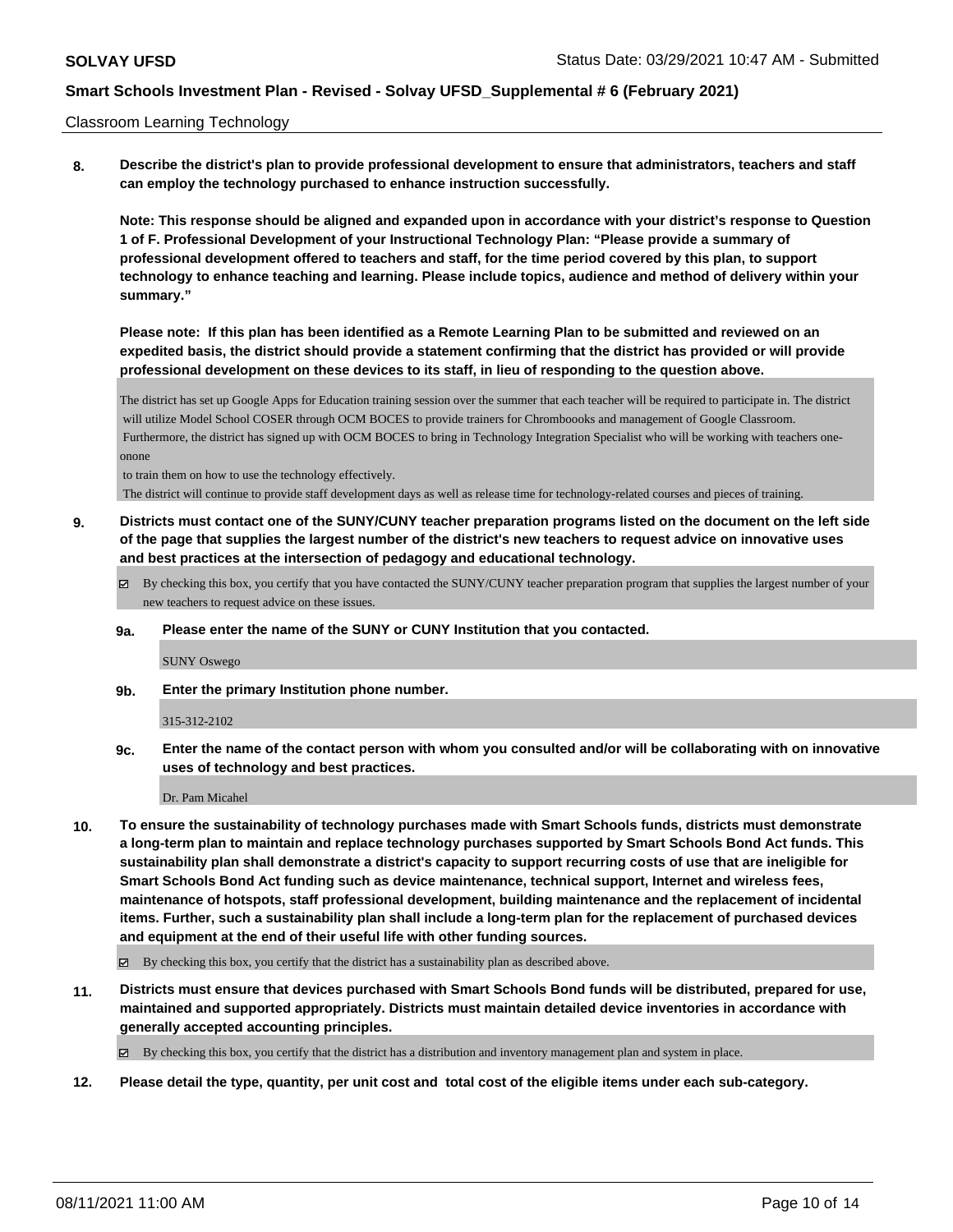Classroom Learning Technology

| Select the allowable expenditure | Item to be Purchased             | Quantity | Cost per Item | <b>Total Cost</b> |
|----------------------------------|----------------------------------|----------|---------------|-------------------|
| type.                            |                                  |          |               |                   |
| Repeat to add another item under |                                  |          |               |                   |
| each type.                       |                                  |          |               |                   |
| <b>Laptop Computers</b>          | Chromebooks                      | 400      | 245.00        | 98,000.00         |
| <b>Other Costs</b>               | <b>Chrome Management License</b> | 400      | 24.00         | 9,600.00          |
|                                  |                                  | 800      | 269.00        | 107,600           |

## **13. Final 2014-15 BEDS Enrollment to calculate Nonpublic Sharing Requirement (no changes allowed.)**

|              | <b>I Public Enrollment</b> | Nonpublic Enrollment | Total Enrollment | l Nonpublic<br>Percentage |
|--------------|----------------------------|----------------------|------------------|---------------------------|
| l Enrollment | 1.461                      |                      | 1.461.00         | 0.00                      |

## **14. If you are submitting an allocation for Classroom Learning Technology complete this table.**

|                          | Public School Sub-Allocation | <b>Estimated Nonpublic Loan</b><br>Amount<br>(Based on Percentage Above) | Estimated Total Public and<br>Nonpublic Sub-Allocation |
|--------------------------|------------------------------|--------------------------------------------------------------------------|--------------------------------------------------------|
| Interactive Whiteboards  | (No Response)                | 0.00                                                                     | 0.00                                                   |
| <b>Computer Servers</b>  | (No Response)                | 0.00                                                                     | 0.00                                                   |
| <b>Desktop Computers</b> | (No Response)                | 0.00                                                                     | 0.00                                                   |
| <b>Laptop Computers</b>  | 98,000.00                    | 0.00                                                                     | 98,000.00                                              |
| <b>Tablet Computers</b>  | (No Response)                | 0.00                                                                     | 0.00                                                   |
| <b>Other Costs</b>       | 9,600.00                     | 0.00                                                                     | 9,600.00                                               |
| Totals:                  | 107,600.00                   | 0                                                                        | 107,600                                                |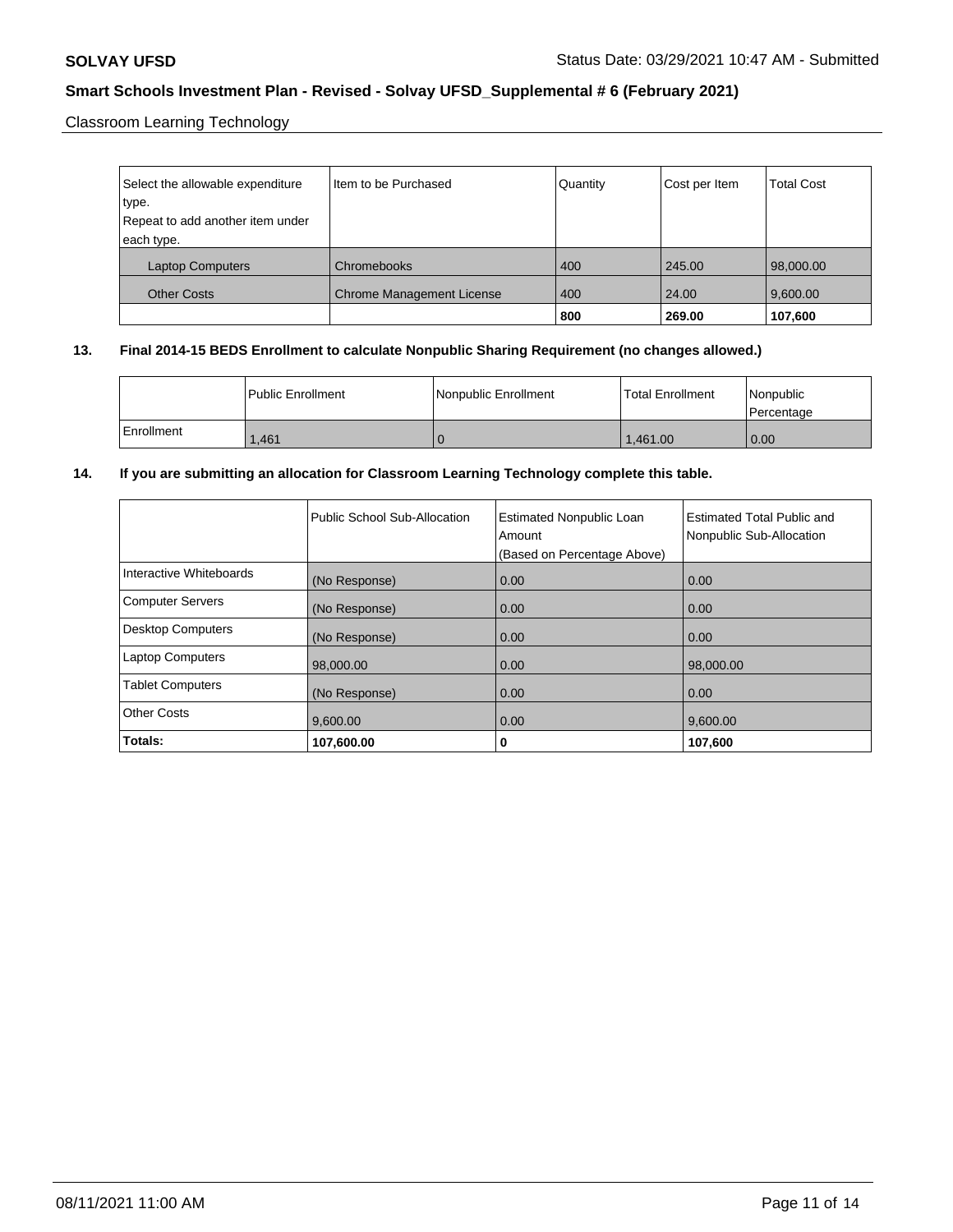#### Pre-Kindergarten Classrooms

**1. Provide information regarding how and where the district is currently serving pre-kindergarten students and justify the need for additional space with enrollment projections over 3 years.**

(No Response)

- **2. Describe the district's plan to construct, enhance or modernize education facilities to accommodate prekindergarten programs. Such plans must include:**
	- **Specific descriptions of what the district intends to do to each space;**
	- **An affirmation that new pre-kindergarten classrooms will contain a minimum of 900 square feet per classroom;**
	- **The number of classrooms involved;**
	- **The approximate construction costs per classroom; and**
	- **Confirmation that the space is district-owned or has a long-term lease that exceeds the probable useful life of the improvements.**

(No Response)

**3. Smart Schools Bond Act funds may only be used for capital construction costs. Describe the type and amount of additional funds that will be required to support ineligible ongoing costs (e.g. instruction, supplies) associated with any additional pre-kindergarten classrooms that the district plans to add.**

(No Response)

**4. All plans and specifications for the erection, repair, enlargement or remodeling of school buildings in any public school district in the State must be reviewed and approved by the Commissioner. Districts that plan capital projects using their Smart Schools Bond Act funds will undergo a Preliminary Review Process by the Office of Facilities Planning.**

**Please indicate on a separate row each project number given to you by the Office of Facilities Planning.**

| Project Number |  |
|----------------|--|
| (No Response)  |  |
|                |  |

**5. Please detail the type, quantity, per unit cost and total cost of the eligible items under each sub-category.**

| Select the allowable expenditure | Item to be purchased | Quantity      | Cost per Item | <b>Total Cost</b> |
|----------------------------------|----------------------|---------------|---------------|-------------------|
| type.                            |                      |               |               |                   |
| Repeat to add another item under |                      |               |               |                   |
| each type.                       |                      |               |               |                   |
| (No Response)                    | (No Response)        | (No Response) | (No Response) | 0.00              |
|                                  |                      | υ             | 0.00          |                   |

**6. If you have made an allocation for Pre-Kindergarten Classrooms, complete this table. Note that the calculated Total at the bottom of the table must equal the Total allocation for this category that you entered in the SSIP Overview overall budget.**

|                                          | Sub-Allocation |
|------------------------------------------|----------------|
| Construct Pre-K Classrooms               | (No Response)  |
| Enhance/Modernize Educational Facilities | (No Response)  |
| <b>Other Costs</b>                       | (No Response)  |
| Totals:                                  | 0.00           |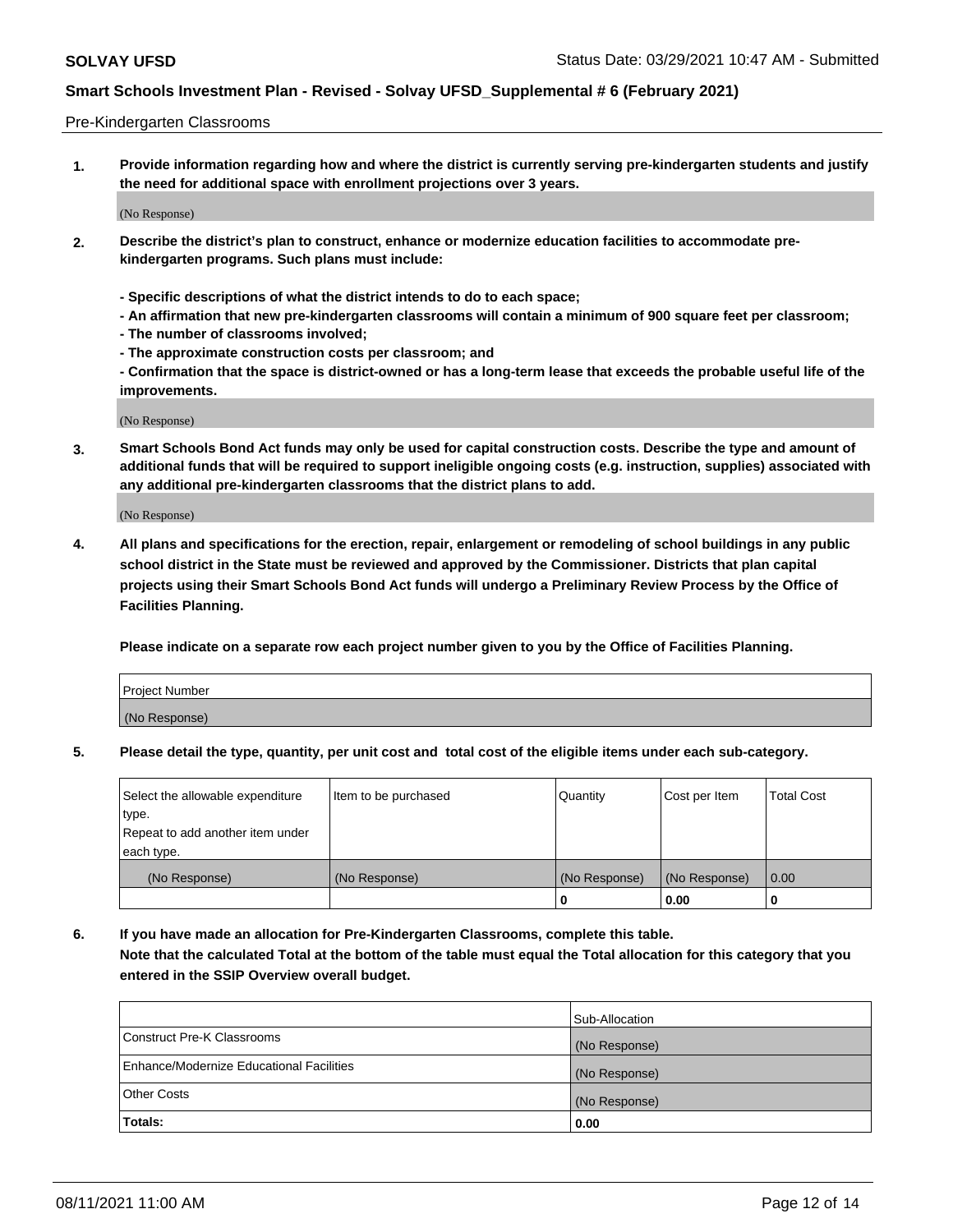Replace Transportable Classrooms

**1. Describe the district's plan to construct, enhance or modernize education facilities to provide high-quality instructional space by replacing transportable classrooms.**

(No Response)

**2. All plans and specifications for the erection, repair, enlargement or remodeling of school buildings in any public school district in the State must be reviewed and approved by the Commissioner. Districts that plan capital projects using their Smart Schools Bond Act funds will undergo a Preliminary Review Process by the Office of Facilities Planning.**

**Please indicate on a separate row each project number given to you by the Office of Facilities Planning.**

| Project Number |  |
|----------------|--|
|                |  |
| (No Response)  |  |

**3. For large projects that seek to blend Smart Schools Bond Act dollars with other funds, please note that Smart Schools Bond Act funds can be allocated on a pro rata basis depending on the number of new classrooms built that directly replace transportable classroom units.**

**If a district seeks to blend Smart Schools Bond Act dollars with other funds describe below what other funds are being used and what portion of the money will be Smart Schools Bond Act funds.**

(No Response)

**4. Please detail the type, quantity, per unit cost and total cost of the eligible items under each sub-category.**

| Select the allowable expenditure | Item to be purchased | Quantity      | Cost per Item | Total Cost |
|----------------------------------|----------------------|---------------|---------------|------------|
| ∣type.                           |                      |               |               |            |
| Repeat to add another item under |                      |               |               |            |
| each type.                       |                      |               |               |            |
| (No Response)                    | (No Response)        | (No Response) | (No Response) | 0.00       |
|                                  |                      | u             | 0.00          |            |

**5. If you have made an allocation for Replace Transportable Classrooms, complete this table. Note that the calculated Total at the bottom of the table must equal the Total allocation for this category that you entered in the SSIP Overview overall budget.**

|                                                | Sub-Allocation |
|------------------------------------------------|----------------|
| Construct New Instructional Space              | (No Response)  |
| Enhance/Modernize Existing Instructional Space | (No Response)  |
| Other Costs                                    | (No Response)  |
| Totals:                                        | 0.00           |